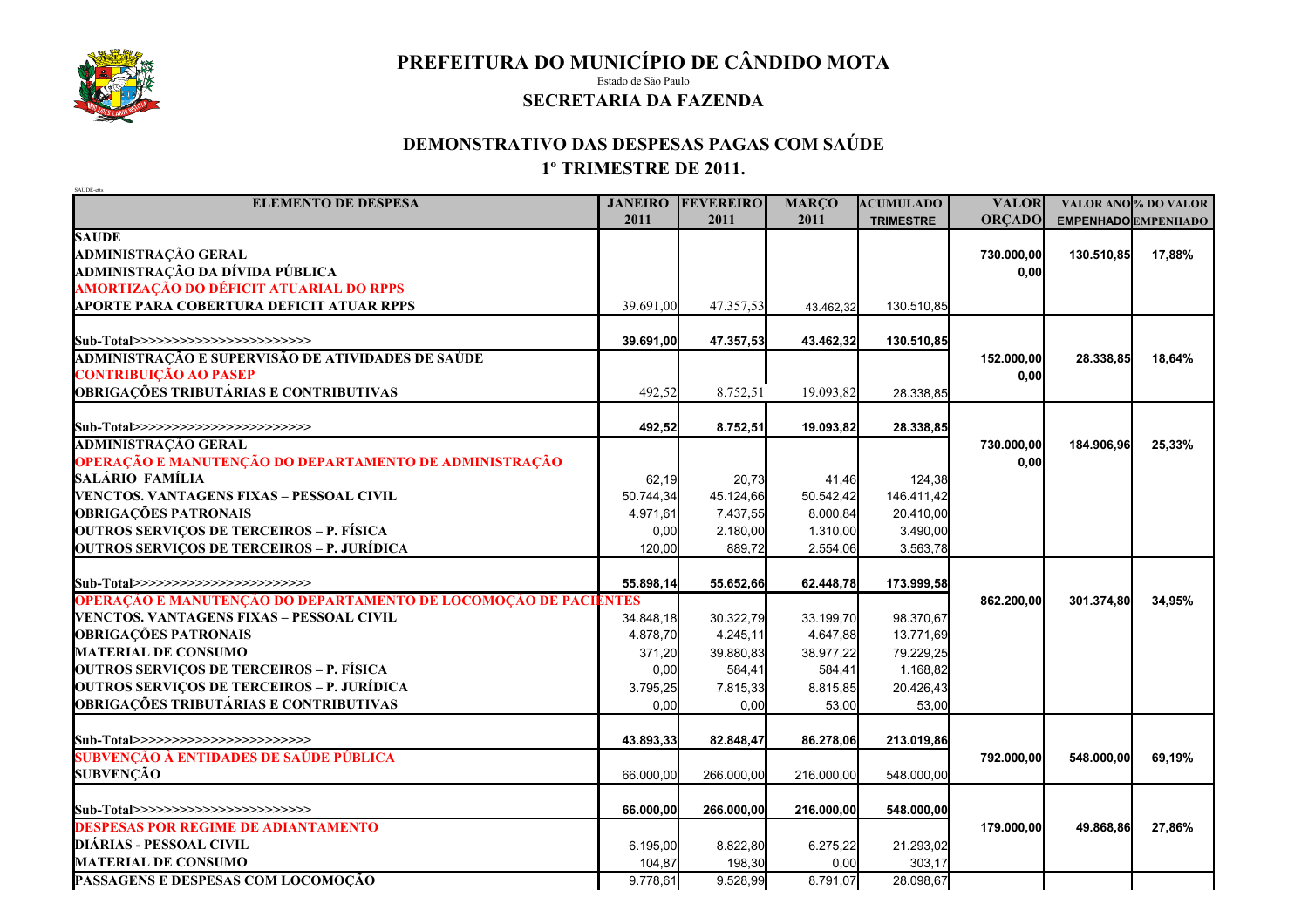| <b>OUTROS SERVIÇOS DE TERCEIROS – P. JURÍDICA</b>          | 84,00      | 0,00       | 90,00      | 174,00     |              |            |        |
|------------------------------------------------------------|------------|------------|------------|------------|--------------|------------|--------|
| Sub-Total>>>>>>>>>>>>>>>>>>>>>>>>                          | 16.162,48  | 18.550,09  | 15.156,29  | 49.868,86  |              |            |        |
| CONSTRUÇÃO, AMPLIAÇÃO E REFORMA DE OUTROS PRÉDIOS PÚBLICOS |            |            |            |            |              |            |        |
| CONSERVAÇÃO DE PRÉDIOS DE PATRIMÔNIO MUNICIPAL             |            |            |            |            | 21.000,00    | 6.540,22   | 31,14% |
| <b>MATERIAL DE CONSUMO</b>                                 | 0,00       | 5.032,96   | 447,00     | 5.479,96   |              |            |        |
| <b>OUTROS SERVIÇOS DE TERCEIROS – P. JURÍDICA</b>          | 0,00       | 600,00     | 260,26     | 860,26     |              |            |        |
| Sub-Total>>>>>>>>>>>>>>>>>>>>>>>>                          | 0,00       | 5.632,96   | 707,26     | 6.340,22   |              |            |        |
| <b>ATENÇÃO BÁSICA</b>                                      |            |            |            |            |              |            |        |
| OPERAÇÃO E MANUTENÇÃO DE PACS / ESF / UBS                  |            |            |            |            | 2.380.500,00 | 558.684,40 | 23,47% |
| SALÁRIO FAMÍLIA                                            | 82,92      | 82,92      | 82,92      | 248,76     |              |            |        |
| VENCTOS. VANTAGENS FIXAS - PESSOAL CIVIL                   | 151.843,86 | 151.849,49 | 160.990,88 | 464.684,23 |              |            |        |
| <b>OBRIGAÇÕES PATRONAIS</b>                                | 15.092,66  | 24.063,85  | 25.656,50  | 64.813,01  |              |            |        |
| <b>MATERIAL DE CONSUMO</b>                                 | 0,00       | 420,80     | 52,77      | 473,57     |              |            |        |
| <b>OUTROS SERVIÇOS DE TERCEIROS - P. FÍSICA</b>            | 450,99     | 427,11     | 427,11     | 1.305,21   |              |            |        |
| OUTROS SERVIÇOS DE TERCEIROS – P. JURÍDICA                 | 2.821,22   | 3.304,60   | 3.122,76   | 9.248,58   |              |            |        |
| <b>OBRIGAÇÕES TRIBUTÁRIAS E CONTRIBUTIVAS</b>              | 71,19      | 0,00       | 240,00     | 311,19     |              |            |        |
| <b>EQUIPAMENTO E MATERIAIS PERMANENTES</b>                 | 0,00       | 4.009,75   | 0,00       | 4.009,75   |              |            |        |
|                                                            |            |            |            |            |              |            |        |
| Sub-Total>>>>>>>>>>>>>>>>>>>>>>>>                          | 170.362,84 | 184.158,52 | 190.572,94 | 545.094,30 |              |            |        |
| <b>DEPARTAMENTO ODONTOLÓGICO</b>                           |            |            |            |            | 509.000,00   | 137.607,94 | 27,03% |
| VENCTOS. VANTAGENS FIXAS – PESSOAL CIVIL                   | 47.100,78  | 41.195,23  | 31.769,88  | 120.065,89 |              |            |        |
| <b>OBRIGAÇÕES PATRONAIS</b>                                | 5.007,49   | 4.147,11   | 4.309,43   | 13.464,03  |              |            |        |
| <b>OUTROS SERVIÇOS DE TERCEIROS - P. FÍSICA</b>            | 0,00       | 475,00     | 0,00       | 475,00     |              |            |        |
| OUTROS SERVIÇOS DE TERCEIROS – P. JURÍDICA                 | 854,07     | 927,50     | 774,33     | 2.555,90   |              |            |        |
| <b>OBRIGAÇÕES TRIBUTÁRIAS E CONTRIBUTIVAS</b>              | 357,00     | 0,00       | 95,00      | 452,00     |              |            |        |
| <b>EQUIPAMENTO E MATERIAIS PERMANENTES</b>                 | 0,00       | 595,12     | 0,00       | 595,12     |              |            |        |
| Sub-Total>>>>>>>>>>>>>>>>>>>>>>>>>                         | 53.319,34  | 47.339,96  | 36.948,64  | 137.607,94 |              |            |        |
| <b>QUALIS MAIS – ATENÇÃO BÁSICA</b>                        |            |            |            |            | 264.000,00   | 68.522,68  | 25,96% |
| <b>MATERIAL DE CONSUMO</b>                                 | 0,00       | 22.503,11  | 22.416,23  | 44.919,34  |              |            |        |
| <b>OUTROS SERVIÇOS DE TERCEIROS – P. JURÍDICA</b>          | 1.664,74   | 3.456,75   | 12.277,95  | 17.399,44  | 0,00         |            |        |
|                                                            |            |            |            |            |              |            |        |
| Sub-Total>>>>>>>>>>>>>>>>>>>>>>>>                          | 1.664,74   | 25.959,86  | 34.694,18  | 62.318,78  |              |            |        |
| <b>DESPESAS POR REGIME DE ADIANTAMENTO</b>                 |            |            |            |            | 3.000,00     | 0,00       | 0,00%  |
| <b>DIÁRIAS - PESSOAL CIVIL</b>                             | 0,00       | 0,00       | 0,00       | 0,00       |              |            |        |
| Sub-Total>>>>>>>>>>>>>>>>>>>>>>>>                          | 0,00       | 0,00       | 0,00       | 0,00       |              |            |        |
| ASSISTÊNCIA HOSPITALAR E AMBULATORIAL                      |            |            |            |            |              |            |        |
| <b>PARCEIROS DO SUS - PRESTADORES DE SERVIÇOS</b>          |            |            |            |            |              |            |        |
| <b>CENTRAL DE REGULAÇÃO</b>                                |            |            |            |            | 203.600,00   | 50.308,80  | 24,71% |
| <b>OUTROS SERVIÇOS DE TERCEIROS - P. JURÍDICA</b>          | 0,00       | 11.150,00  | 13.531,00  | 24.681,00  |              |            |        |
| <b>OBRIGAÇÕES TRIBUTÁRIAS E CONTRIBUTIVAS</b>              | 236,00     | 683,20     | 0,00       | 919,20     |              |            |        |
|                                                            |            |            |            |            |              |            |        |
| Sub-Total>>>>>>>>>>>>>>>>>>>>>>>>>                         | 236,00     | 11.833,20  | 13.531,00  | 25.600,20  |              |            |        |
| <b>MANUTENÇÃO DO AMBULATÓRIO DE ESPECIALIDADES</b>         |            |            |            |            | 497.200,00   | 125.288,92 | 25,20% |
| SALÁRIO FAMÍLIA                                            | 20,73      | 20,73      | 20,73      | 62,19      |              |            |        |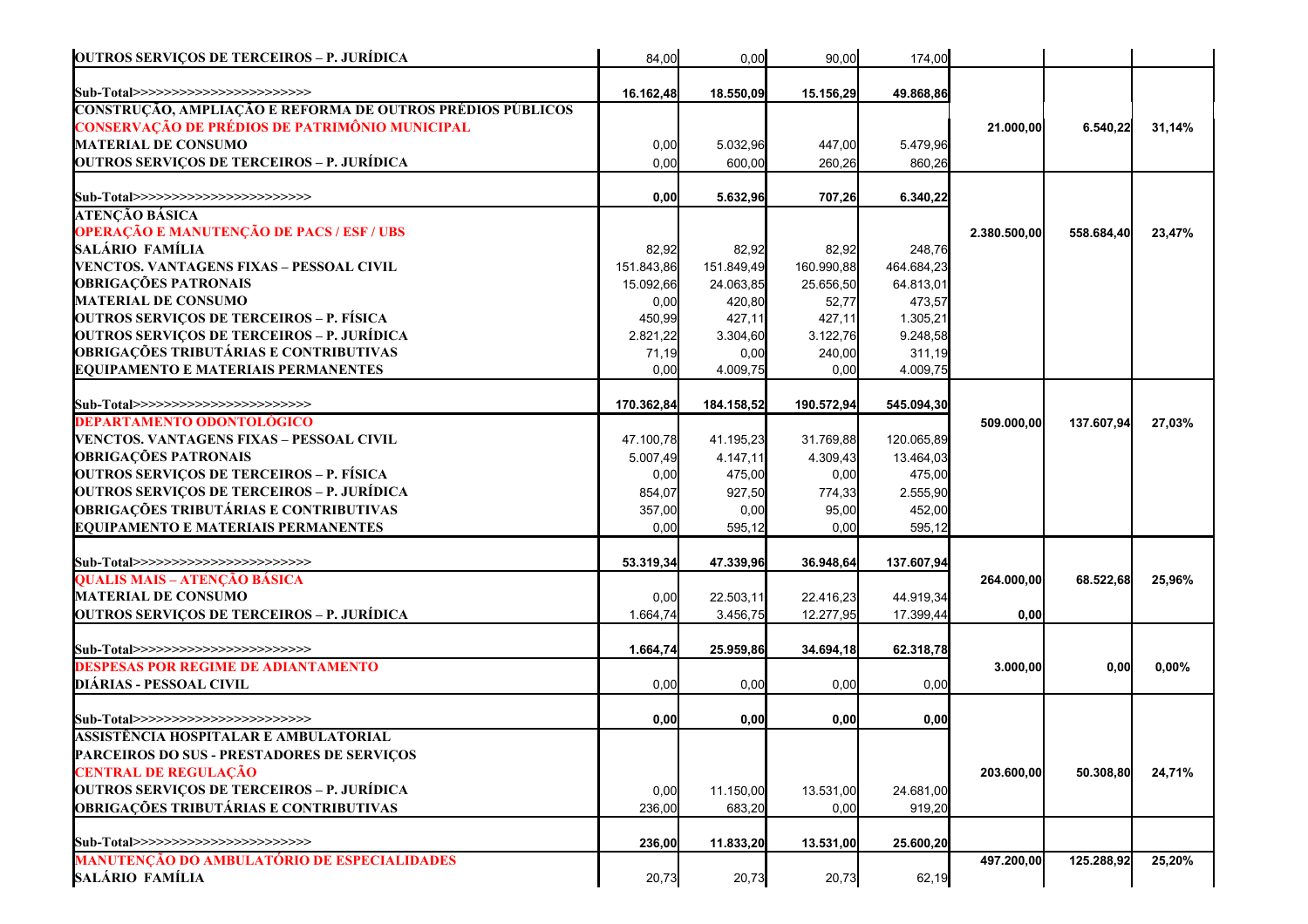| VENCTOS. VANTAGENS FIXAS - PESSOAL CIVIL              | 22.047,25  | 20.479,09  | 21.443,02  | 63.969,36    |              |              |        |
|-------------------------------------------------------|------------|------------|------------|--------------|--------------|--------------|--------|
| <b>OBRIGAÇÕES PATRONAIS</b>                           | 2.829,59   | 3.078,07   | 3.112,07   | 9.019,73     |              |              |        |
| <b>OUTROS SERVIÇOS DE TERCEIROS - P. JURÍDICA</b>     | 0,00       | 4.616,62   | 5.898,75   | 10.515,37    |              |              |        |
| <b>OBRIGAÇÕES TRIBUTÁRIAS E CONTRIBUTIVAS</b>         | 648,80     | 536,00     | 0,00       | 1.184,80     |              |              |        |
| Sub-Total>>>>>>>>>>>>>>>>>>>>>>>>                     | 25.546,37  | 28.730,51  | 30.474,57  | 84.751,45    |              |              |        |
| OPERAÇÃO E MANUTENÇÃO DO DEPARTAMENTO DE SAÚDE MENTAL |            |            |            |              | 575.200,00   | 115.063,96   | 20,00% |
| SALÁRIO FAMÍLIA                                       | 20,73      | 20,73      | 20,73      |              |              |              |        |
| VENCTOS. VANTAGENS FIXAS - PESSOAL CIVIL              | 32.581,69  | 31.214,67  | 32.014,22  | 95.810,58    | 0,00         |              |        |
| <b>OBRIGAÇÕES PATRONAIS</b>                           | 4.264,31   | 4.490,18   | 4.552,63   | 13.307,12    |              |              |        |
| <b>OUTROS SERVIÇOS DE TERCEIROS - P. JURÍDICA</b>     | 681,70     | 677,04     | 2.315,46   | 3.674,20     |              |              |        |
| <b>EQUIPAMENTO E MATERIAIS PERMANENTES</b>            | 0,00       | 1.743,09   | 0,00       | 1.743,09     |              |              |        |
| Sub-Total>>>>>>>>>>>>>>>>>>>>>>>>                     | 37.548,43  | 38.145,71  | 38.903,04  | 114.597,18   |              |              |        |
| ASSISTÊNCIA HOSPITALAR E AMBULATORIAL                 |            |            |            |              |              |              |        |
| PRESTADORES DE SERVIÇOS DE SAÚDE PÚBLICA              |            |            |            |              | 4.584.000,00 | 1.145.404,40 | 24,99% |
| <b>OUTROS SERVIÇOS DE TERCEIROS - P. JURÍDICA</b>     | 381.781,66 | 382.000,00 | 381.622,74 | 1.145.404,40 |              |              |        |
| Sub-Total>>>>>>>>>>>>>>>>>>>>>>>>>                    | 381.781,66 | 382.000,00 | 381.622,74 | 1.145.404,40 |              |              |        |
| <b>DESPESAS POR REGIME DE ADIANTAMENTO</b>            |            |            |            |              | 3.000,00     | 0,00         | 0,00%  |
| <b>DIÁRIAS - PESSOAL CIVIL</b>                        | 0,00       | 0,00       | 0,00       | 0,00         |              |              |        |
| Sub-Total>>>>>>>>>>>>>>>>>>>>>>>>                     | 0,00       | 0,00       | 0,00       | 0,00         |              |              |        |
| <b>SUPORTE PROFILÁTICO E TERAPÊUTICO</b>              |            |            |            |              |              |              |        |
| <b>FARMÁCIA</b>                                       |            |            |            |              | 1.004.100,00 | 176.290,61   | 17,56% |
| VENCTOS. VANTAGENS FIXAS - PESSOAL CIVIL              | 6.123,29   | 5.641,74   | 5.249,40   | 17.014,43    | 0,00         |              |        |
| <b>OBRIGAÇÕES PATRONAIS</b>                           | 560,21     | 959,57     | 904,64     | 2.424,42     |              |              |        |
| MATERIAL DE DISTRIBUIÇÃO GRATUITA                     | 5.744,58   | 59.054,28  | 60.510,59  | 125.309,45   |              |              |        |
| Sub-Total>>>>>>>>>>>>>>>>>>>>>>>>>                    | 12.428,08  | 65.655,59  | 66.664,63  | 144.748,30   |              |              |        |
| VIGILÂNCIA SANITÁRIA                                  |            |            |            |              |              |              |        |
| VIGILÂNCIA SANITÁRIA                                  |            |            |            |              | 360.800,00   | 83.342,81    | 23,10% |
| VENCTOS. VANTAGENS FIXAS - PESSOAL CIVIL              | 21.710,85  | 15.635,28  | 21.798,90  | 59.145,03    | 0,00         |              |        |
| <b>OBRIGAÇÕES PATRONAIS</b>                           | 2.998,91   | 2.188,89   | 2.233,61   | 7.421,41     |              |              |        |
| <b>MATERIAL DE CONSUMO</b>                            | 0,00       | 174,00     | 55,95      | 229,95       |              |              |        |
| <b>OUTROS SERVIÇOS DE TERCEIROS - P. FÍSICA</b>       | 150,46     | 745,40     | 456,41     | 1.352,27     |              |              |        |
| <b>OUTROS SERVIÇOS DE TERCEIROS - P. JURÍDICA</b>     | 1.621,92   | 720,85     | 1.079,58   | 3.422,35     |              |              |        |
| <b>OBRIGAÇÕES TRIBUTÁRIAS E CONTRIBUTIVAS</b>         | 64,00      | 0,00       | 0,00       | 64,00        |              |              |        |
| Sub-Total>>>>>>>>>>>>>>>>>>>>>>>>>                    | 26.546,14  | 19.464,42  | 25.624,45  | 71.635,01    |              |              |        |
| <b>DESPESAS POR REGIME DE ADIANTAMENTO</b>            |            |            |            |              | 5.000,00     | 0,00         | 0,00%  |
| <b>DIÁRIAS - PESSOAL CIVIL</b>                        | 0,00       | 0,00       | 0,00       | 0,00         |              |              |        |
| Sub-Total>>>>>>>>>>>>>>>>>>>>>>>>>                    | 0,00       | 0,00       | 0,00       | 0,00         |              |              |        |
| VIGILÂNCIA EPIDEMIOLÓGICA                             |            |            |            |              |              |              |        |
| <b>VIGILÂNCIA EPIDEMIOLÓGICA</b>                      |            |            |            |              | 280.100,00   | 74.592,21    | 26,63% |
| SALÁRIO FAMÍLIA                                       | 20,73      | 20,73      | 41,46      | 82,92        | 0,00         |              |        |
| VENCTOS. VANTAGENS FIXAS - PESSOAL CIVIL              | 20.109,97  | 18.294,57  | 21.543,47  | 59.948,01    |              |              |        |